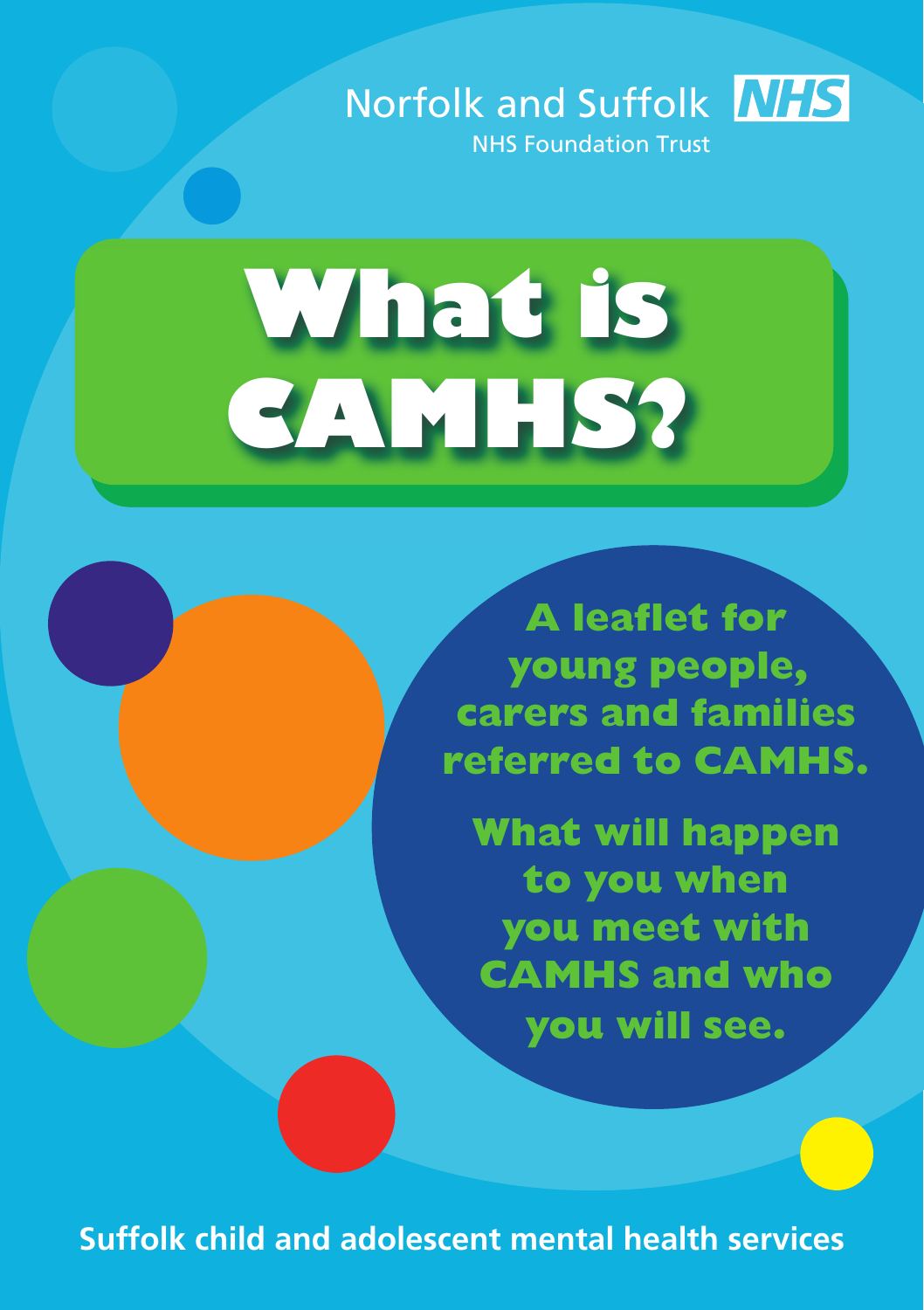# **What is CAMHS?**

**The child and adolescent mental health service (CAMHS) helps young people when their feelings get on top of them.**

**Sometimes these feelings can really start to get you down and in the way of your daily lives.**

**If this happens, one of the people you know, a parent or a doctor may ask you to see someone from CAMHS.**

#### **What does CAMHS do?**

**The people in CAMHS work to help children and young people find ways to cope with these feelings.**

**Coming to CAMHS will involve work for you and your family as well as the CAMHS staff.**

#### **Where will I be seen?**

**Often, first appointments take place in our clinics at Ipswich and Bury St Edmunds.**

**Sometimes we can arrange to see you closer to home if you or your family have difficulty getting to us.**

**We will aim to see you on time, but in case of delays, there are things in the waiting room for you to do.**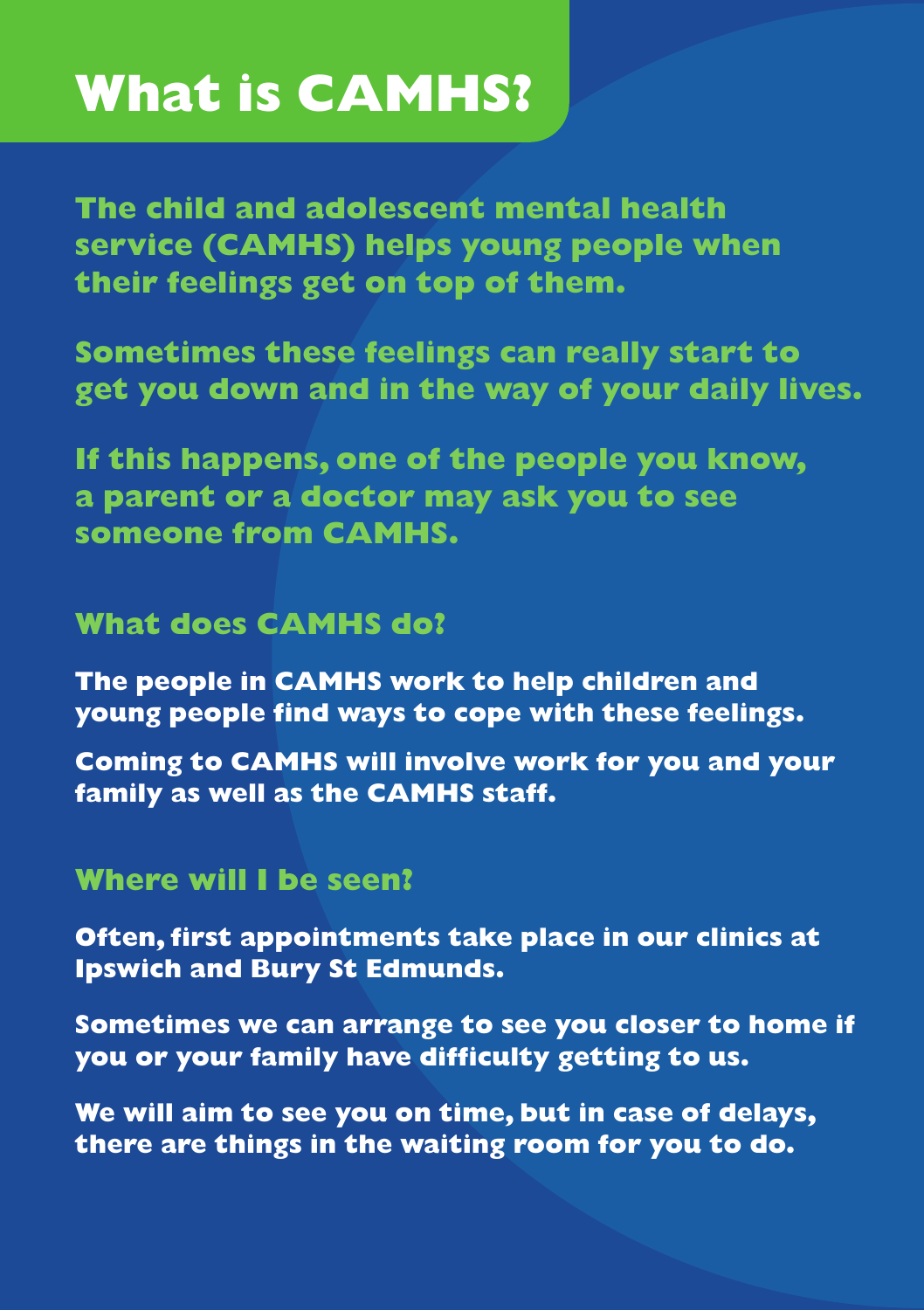**You and the people who live in your family home will be invited to your first appointment.**

**At this appointment you will be asked questions by one or two CAMHS staff. You and the people you come with will get a chance to share your feelings and thoughts about different things and ask questions. This will help all of us to think about what things that might help you feel better and find ways of helping you cope with the things that worry you so that you can feel you have control in your life.**

**By the end of this appointment the CAMHS staff will know more about you and why you feel the way you do.**

**We will talk to you about things that might help you feel better.**

**Don't worry about asking questions. We will do our best to answer them.**

**Together we can help you find a way to cope with challenges and feel more in control of your life.**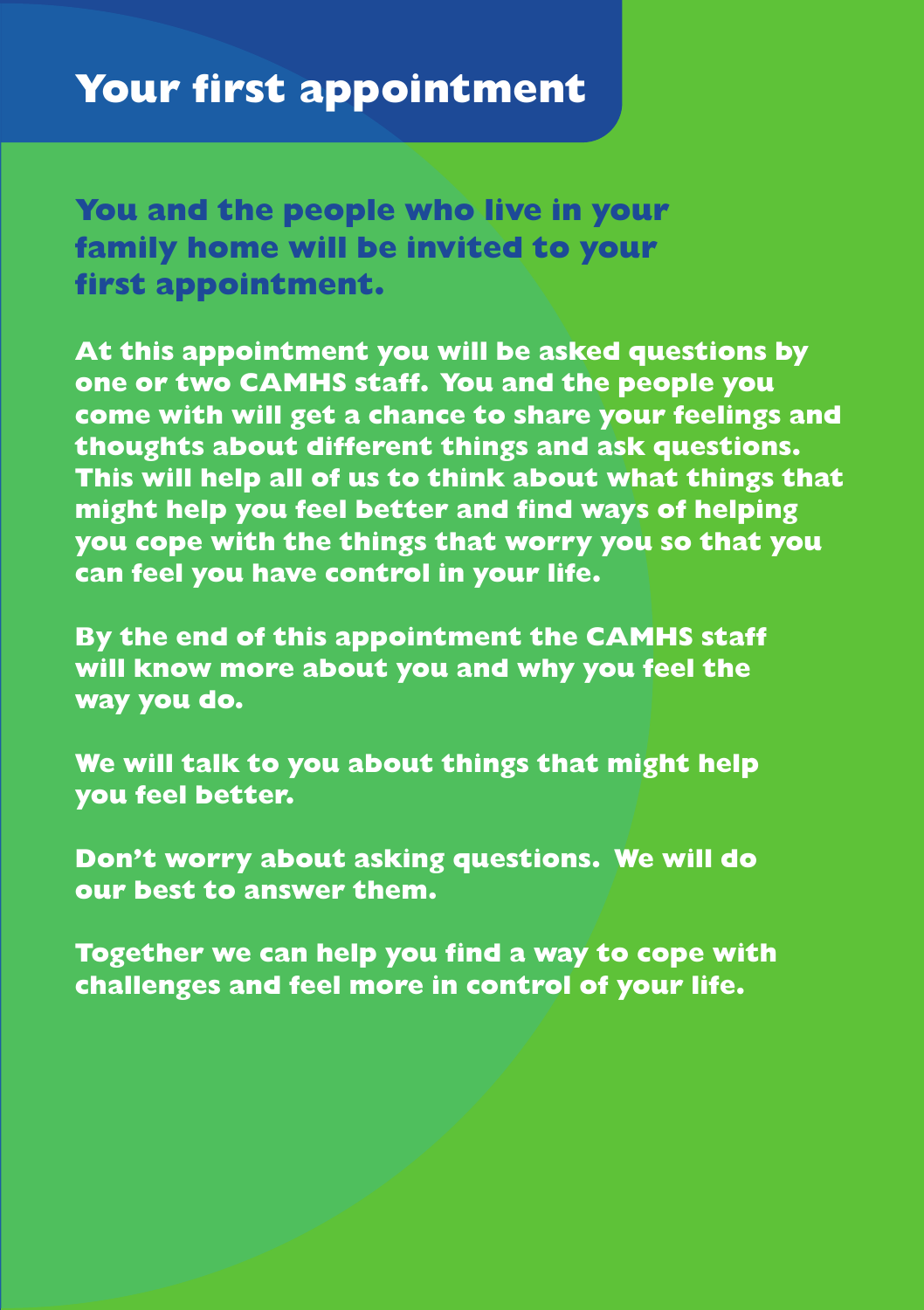# **Who's who in CAMHS?**

**CAMHS is made up of people with different jobs. We have listed some of them here and described what is different about each CAMHS person you may meet with. If you are not sure how a person will help you, please ask them and they will explain.**

#### **Child and adolescent psychiatrists**

**Doctors who are specially trained to work with children and young people with mental health problems.They identify the problem (diagnose) and sometimes can prescribe medicines for you, if it is necessary.**

#### **Clinical psychologists**

**Trained to help children and young people to understand the links between their thoughts, feelings and behaviour.**

**They will suggest things for you to try to help you cope with difficult feelings.**

#### **Creative therapists**

**Offer sessions with talking, art, drama or play to help you express and explore your feelings. This may help you to find out more about yourself, which can lead to positive changes.**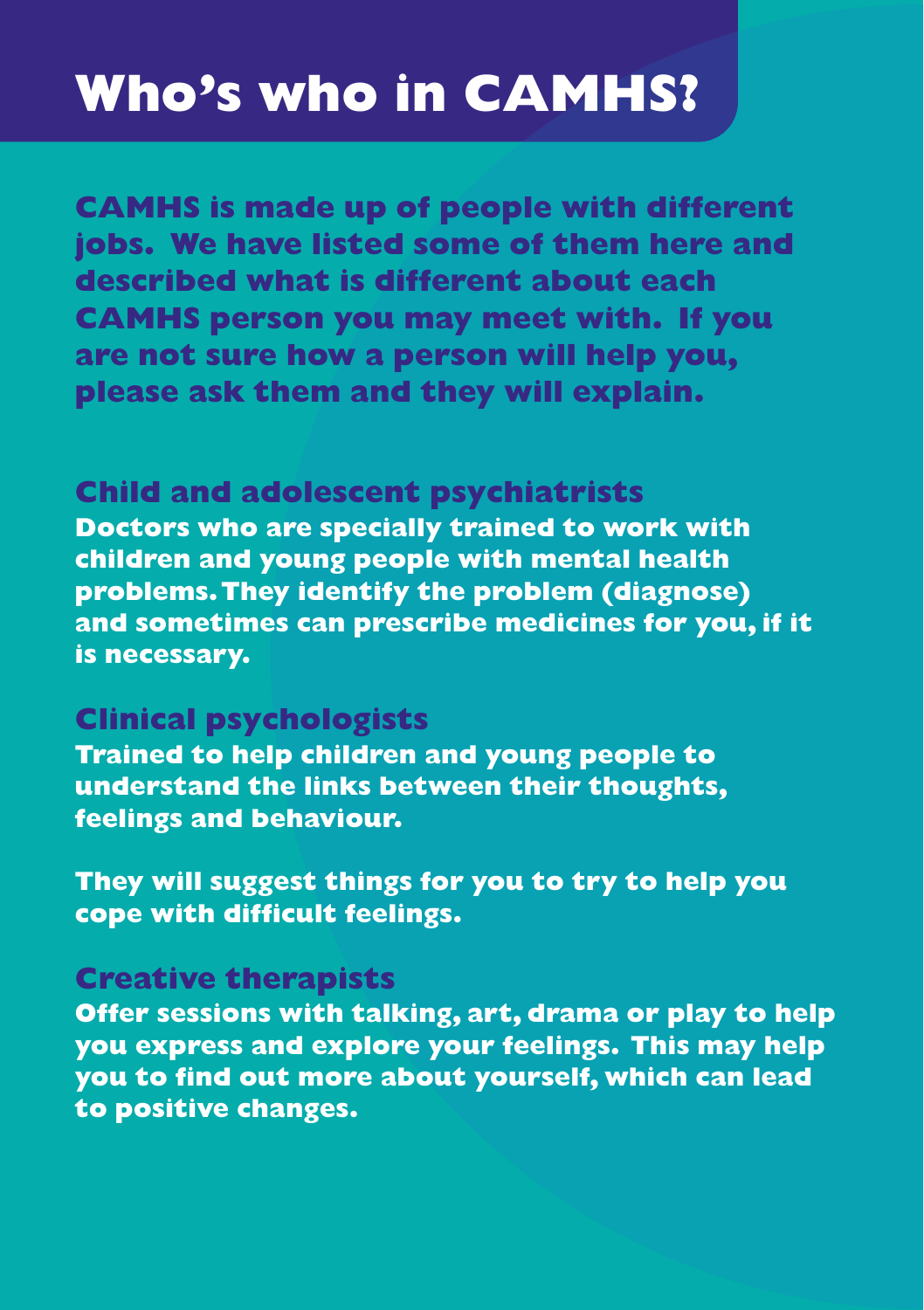#### **Nurses**

**Nurses who have a special interest in your thoughts and feelings. Their job can be to help you with these, but also to support you and your family to help you cope with difficult times.**

**They can help you cope with the effects of mental health problems.**

#### **Family therapists**

**Usually work with the whole family. They help families think about changes they can make so everyone gets along better.**

#### **CAMHS social workers**

**Are interested in how your family works and how this affects you growing up.They work with you and your family to help keep you safe and to keep your family together.**

#### **Primary mental health workers**

**Mostly work by offering advice and support to other people who know you already, like your teachers.**

**They may come and see you at home or go to a meeting at your school. If they feel you need extra support they might ask the team at the clinic to help you.**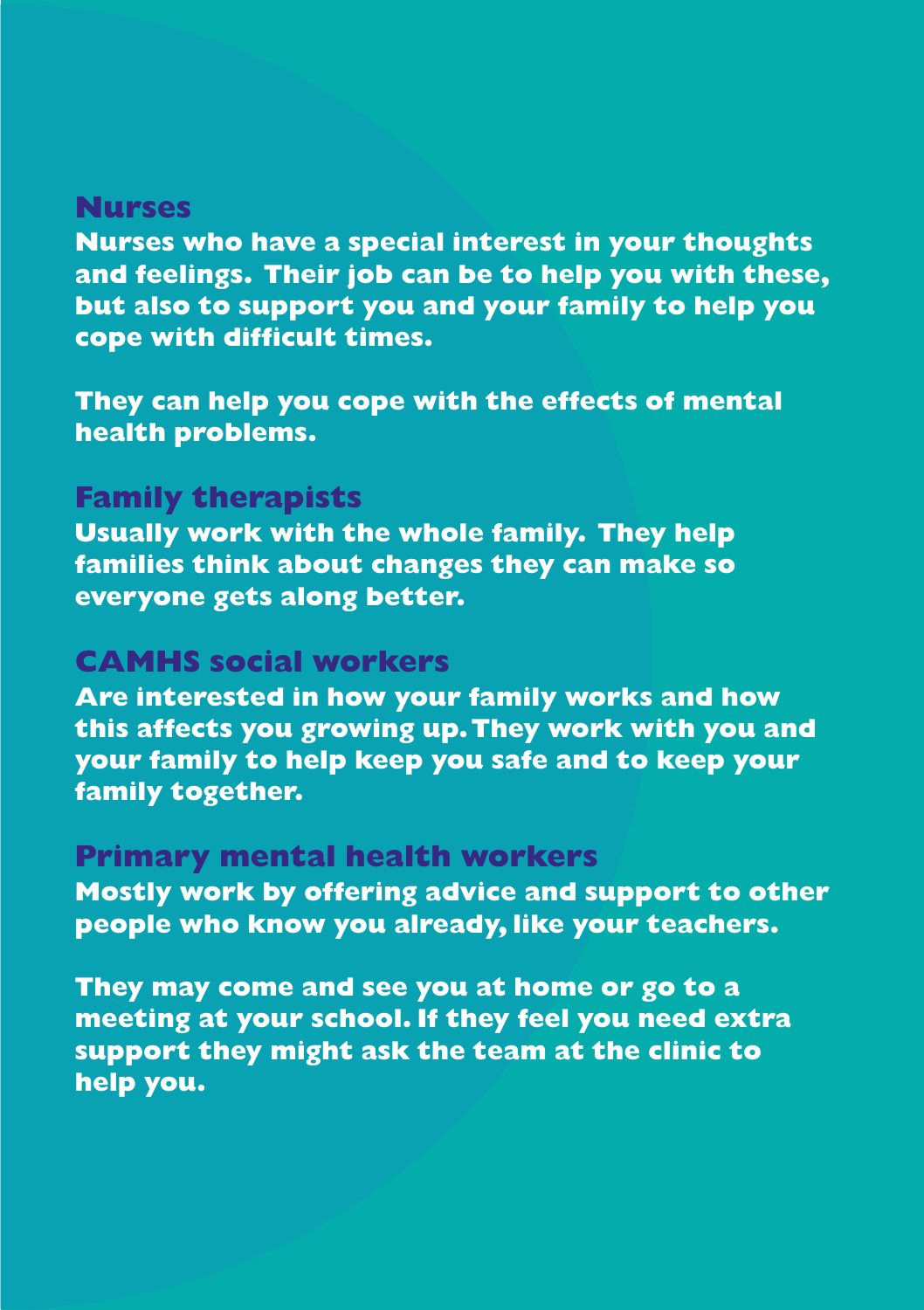**Our contact address and telephone number:**

#### **In Ipswich:**

**Ivry House Henley Road Ipswich IP1 3TF**

**Tel: 01473 220300**

**or**

**Ivry Lodge Ivry Street Ipswich IP1 3QW**

**Tel: 01473 220370**

#### **In Bury St Edmunds:**

**The Child Health Centre Hospital Road Bury St Edmunds IP33 3ND**

**Tel: 01284 775000**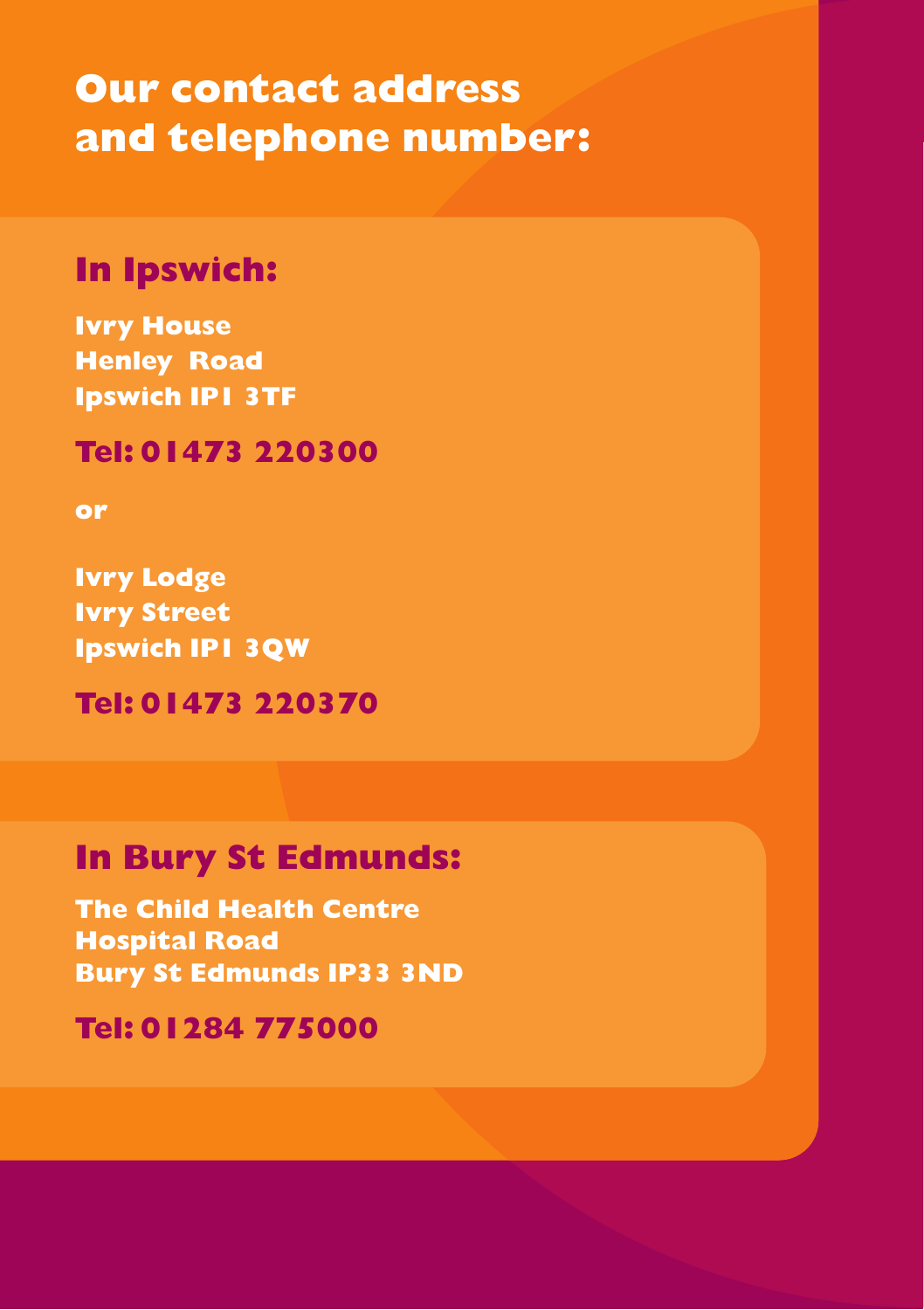## **Who else can I talk to?**

**Childline: A free and confidential support service for children. Tel: 0800 1111 www.childline.org.uk**

**Young Minds: Information for young people about emotional and mental health issues. www.youngminds.org.uk**

**Samaritans: A 24 hour service offering confidential emotional support to anyone who is in crisis. Helpline 08457 90 90 90 www.samaritans.org**

**Suffolk Young People: Information and advice website for young people. www.thesource.me.uk**

### **VoiceAbility: A free, confidential independent advocacy service for young people in Suffolk with additional needs. Tel: 07786 984123 e-mail: youngvoices@voiceability.org www.voiceability.org**